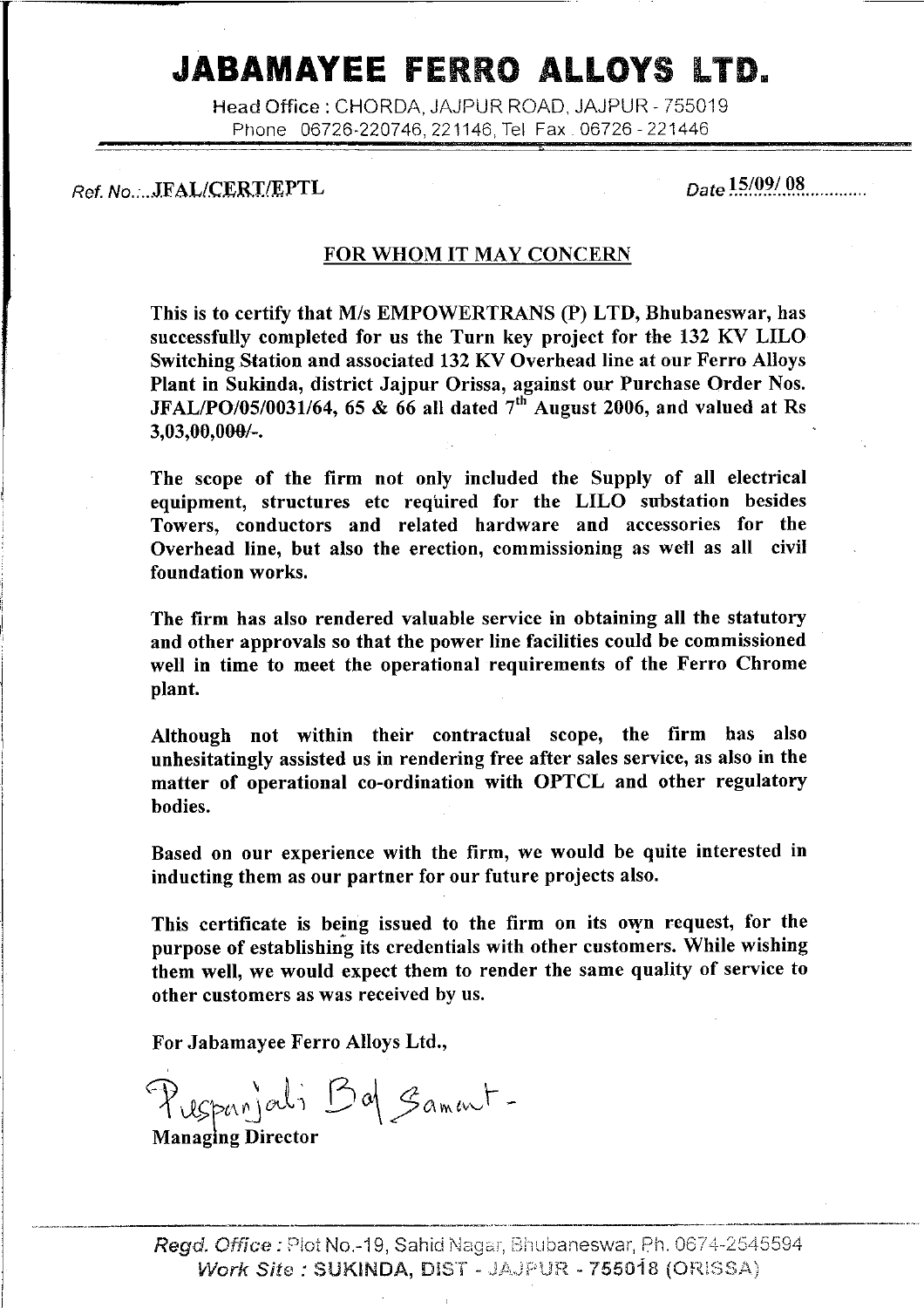

#### TO WHOMSOEVER IT MAY CONCERN

This is certify that M/s EMPOWERTRANS PRIVATE LIMITED of C-17 Palash Palli, Bhubaneswar, had successfully engineered, supplied, erected and commissioned for us the 132 / 11 KV LILO Switching Station, comprising amongst others, incoming, outgoing, bus coupler and transformer feeders, against our Order Nos. RFI/PO/05/0031/492, 493 & 495, all dated 19th July 2005.

The total scope on the firm also included the design, supply and erection, with related Civil works, for the 132 KV Single Circuit Overhead LILO Line associated with the Switching station.

The entire project was carried out professionally, and was completed within one and a half years, as per the requirements of the project schedule, in a time bound and quality driven manner. During the execution of the project we received all the support required for obtaining the necessary statutory clearances from local statutory bodies, through the initiatives taken by EMPOWERTRANS.

We appreciate the good work done by the firm and wish them success in the days ahead

For Rawmet Ferrous Industries Ltd.,

**Prasant Mallick, Chief Executive Officer.** 

### Rawmet Ferrous Industries Ltd.

Regd. Office: 2B, Fortune Towers, Chandrasekharpur, Bhubaneswar - 751023, Orissa Tel: No. +91 674 2300343, Fax: +91 674 2302742 Works: Anantpur, P.O. Dhurusia, Athagarh, Dist - Cuttack, Orissa - 754 029 Tel.: +91 671 6534413, Fax: +91 674 2871254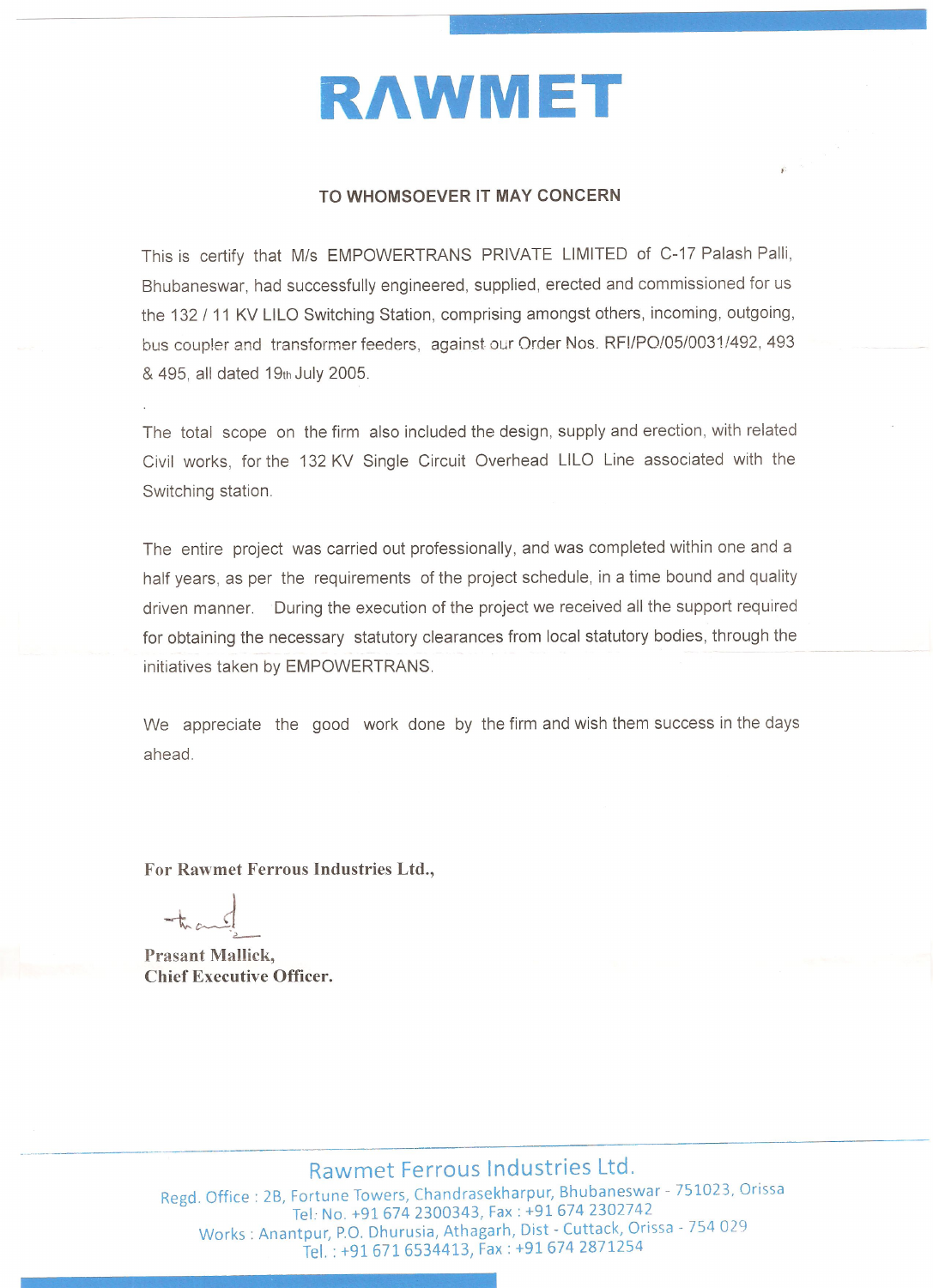**From:** akbansal@power-machines.com

**To:** 'P K Ghosh' **Sent:** Friday, June 18, 2010 4:38 PM **Subject:** RE: Completion Certificate Against Your W.O. # LMZEIL/PROJ/BalimelaHEP/Extension/03

Dear Sir,

We are forwarding to you the Completion Certificates issued to us by the customer, M/s OHPCL for the Balimela Project.

Since the portion of works awarded to you by us are covered in both these Units, the above can be taken as the completion of works for the scope awarded to you

Best Regards,

A.K.Bansal (Sr.Project Manager) Power Machines(india) LtD. B‐21,G.Floor,Sector‐58,Nodia‐201301 Uttar Pradesh,India. Tel ‐ +91‐120‐4036001‐4 Fax‐ +91‐120‐4036000 Mob‐ +91‐11‐9810969411 E‐mail‐ akbansal@power‐machines.com web- www.power-m.ru

**From:** P K Ghosh [mailto:pkghosh@empowertrans.com] **Sent:** Friday, June 18, 2010 1:30 PM **To:** akbansal **Cc:** vsridhar; DK Sahoo; sanjay.mohanty@empowertrans.com Anthony **Subject:** Completion Certificate Against Your W.O. # LMZEIL/PROJ/BalimelaHEP/Extension/03

Dear Mr. Bansal,

This is further to our telecon on the 3rd of this month on the above subject. We understand that you have already received the formal completion certificate from the ultimate customer. We, therefore, feel there should be no further reservations for you to furnish us a completion certificate for our scope of works covered in your order on us

We would be obliged if the above is issued to us expeditiously.

Regards P. K. GHOSH CHIEF EXECUTIVE OFFICER EMPOWERTRANS PVT LTD C/17 PALASHPALLI, BHUBANESWAR - 751 020 Phone: +91 674 2593407/8/9 Fax : +91 674 2593409 Cel : +91 91780 53511 Email : pkghosh@empowertrans.com www.empowertrans.com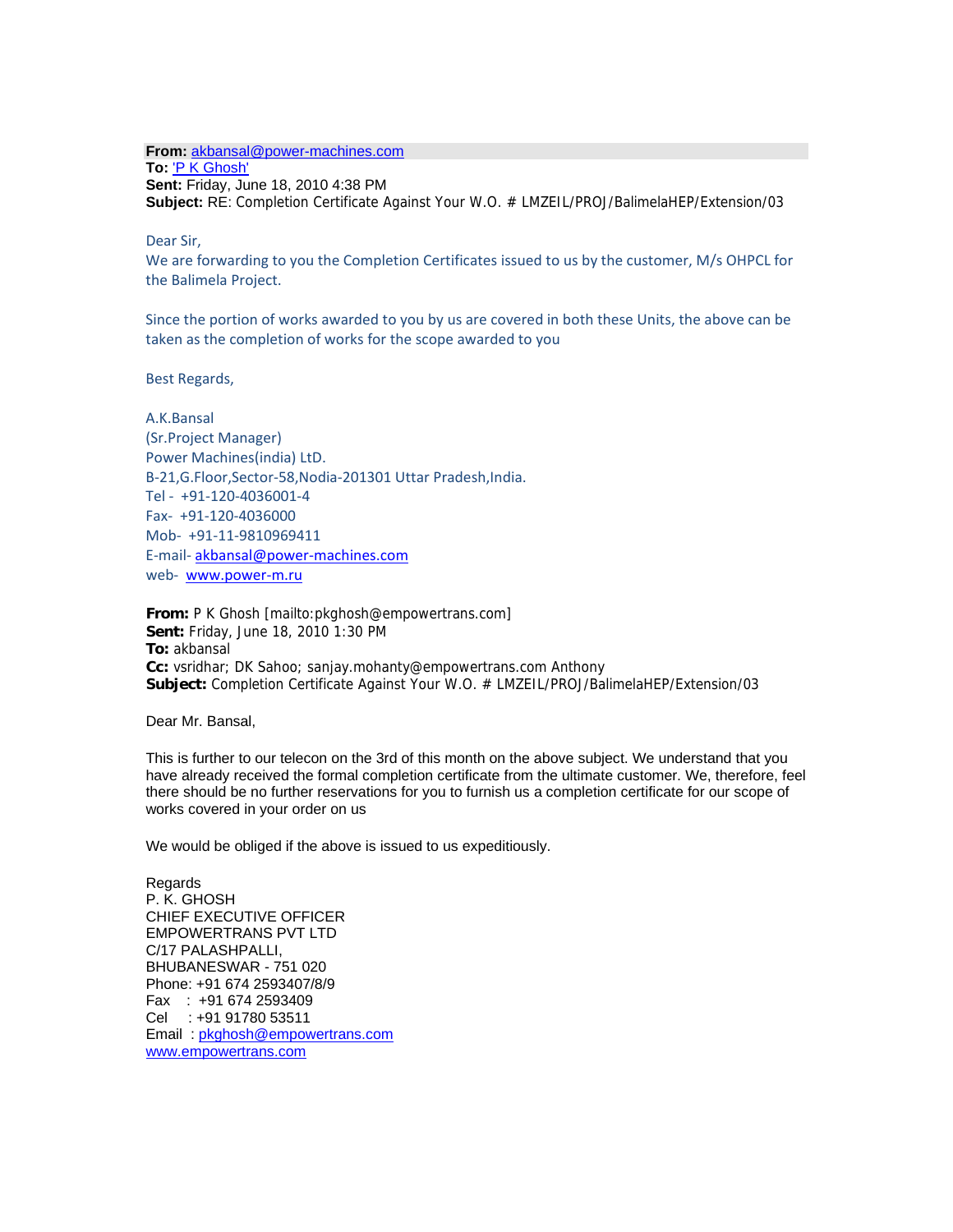

**ORISSA HYDRO POWER CORPORATION LIMITED.** OFFICE OF THE SENIOR GENERAL MANAGER (ELECTRICAL): **BALIMELA HYDRO ELECTRIC PROJECT:** POST: BALIMELA: DIST: MALKANGIRI (ORISSA): PIN: 764 051. Phones: 06861-232581(0) / 232641(R). FAX-06861-232541

### **BALIMELA EXTENSION PROJECT (UNIT 7 & 8)**

### **TAKE-OVER CERTIFICATE OF UNIT NO.8**

### -SSHED ON 23.01.2009.

M/s Open Joint Stock Company "Power Machine - ZTL, LMZ, **ISSUED TO:** Electrosila, Energomachexport" short name OJSC "Power Machines", registered at 3A, Vatuina Str., St. Petersburg, 195009. Russia, being the Contractor to Orissa Hydro Power Corporation Ltd. under the Contract No. OHPC-LMZ/01/2003 dated 24.10.2003.

#### **AND**

M/s Power Machines (India) Ltd. (formerly LMZ Energy (India) Ltd.). registered at C-4/57, Safdarjung Development Area, New Delhi, 110016, India, being the Contractor to Orissa Hydro Power Corporation Ltd. under the Contract No. OHPC-LMZEIL/02/2003-dated 24.10.2003.

In accordance with clause No.53 of above mentioned Contracts, after completion of one month trial run and compliances to the observation thereof, the Unit-8 of Balimela Extension Project is ready for commercial operation and is taken over by OHPC Ltd. from Power Machines & Power Machine (I) Ltd, with effect from the date 23.01.2009. The 18 (eighteen) month Guarantee Period for Unit- No.8 under Clause 29.0 of the Contract No. OHPC-LMZ/01/2003 dated 24.10.2003 and No. OHPC-LMZEIL/02/2003 dated 24.10.2003 commenced on the same date  $(i.e. 23.01.2009).$ 

Attached to this TAKE-OVER CERTIFICATE is the list of pending activities along with the time period for their completion as agreed upon. between Orissa Hydro Power Corporation Ltd. and OJSC "Power Machines" and Power Machines (India) Ltd.

For and on behalf of

ORISSA HYDRO POWER CORPORATION LIMITED.

 $R \cdot \iota_L$  ,  $\ell$  .

Engineer Incherge Belimela Hydro-Stantin Project **Batknota** 



 $TO<sub>1</sub>$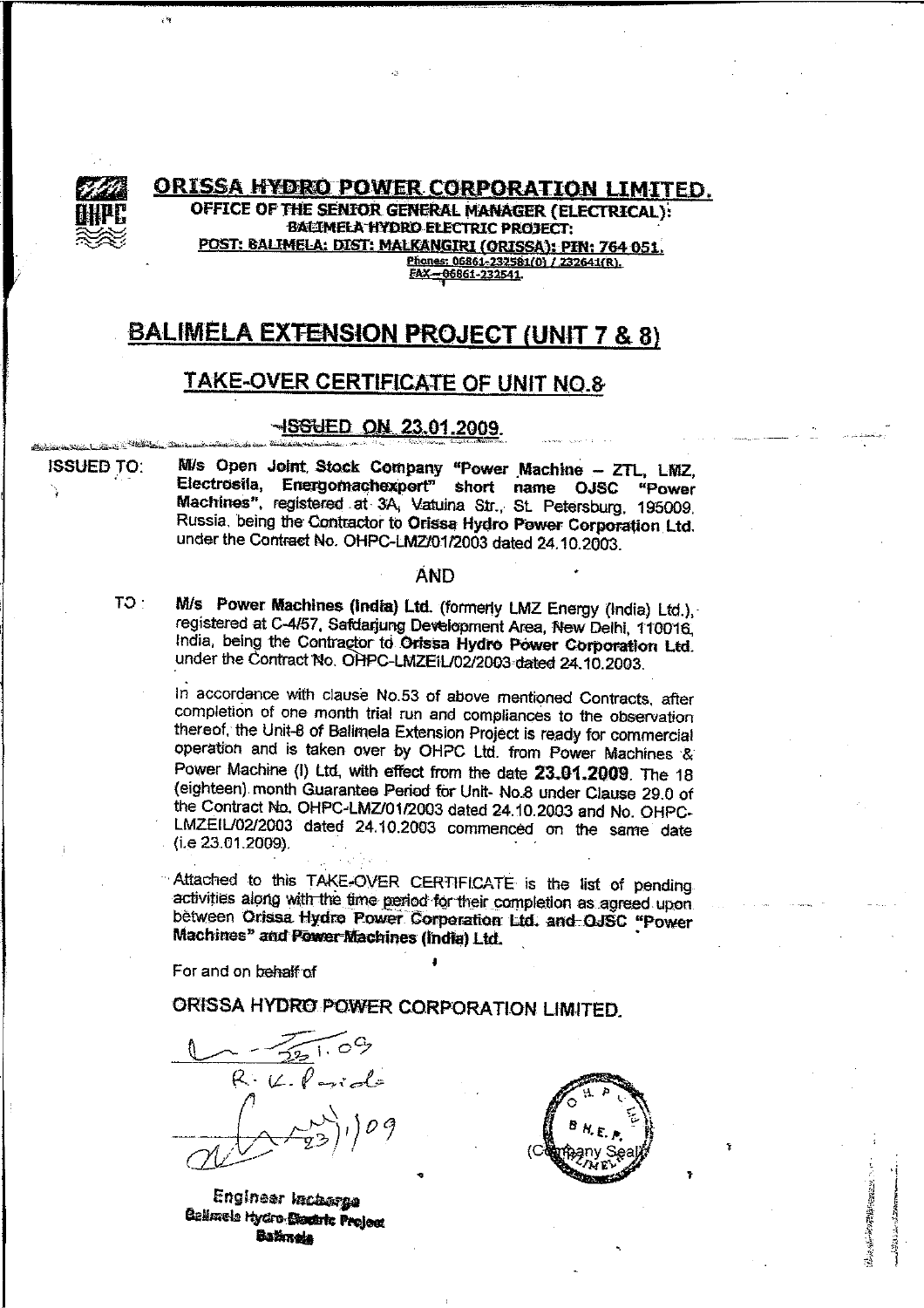

# ORISSA HYDRO POWER CORPORATION LIMITED.

OFFICE OF THE SENIOR GENERAL MANAGER (ELECTRICAL): **BALIMELA HYDRO ELECTRIC PROJECT:** POST: BALIMELA: DIST: MALKANGIRI (ORISSA): PIN: 764 051. Phones: 06861-232581(0) / 232641(R). FAX-06861-232541

# **BALIMELA EXTENSION PROJECT (UNIT 7 & 8)**

# **TAKE-OVER CERTIFICATE OF UNIT NO.7**

# **ISSUED ON 22.12.2008.**

### **ISSUED TO:**

 $\big)$ 

 $\mathbf{\hat{y}}$ 

M/s Open Joint Stock Company "Power Machine - ZTL, LMZ, "Power Energomachexport" short name Machines", registered at 3A, Vatuina str., St. Petersburg, 195009, Russia, being the Contractor to Orissa Hydro Power Corporation Ltd. under the Contract No. OHPC-LMZ/01/2003 dated 24.10.2003.

#### **AND**

TO: Mis Power Machines (India) Ltd. (formerly LMZ Energy (India) Ltd.). registered at C-4/57, Safdarjung Development Area, New Delhi, 110016, India, being the Contractor to Orissa Hydro Power Corporation Ltd. under the Contract No. OHPC-LMZEIL/02/2003 dated 24.10.2003.

In accordance with clause No.53 of above mentioned Contracts, after completion of one month trial run and compliances to the observation thereof, the Unit-7 of Balimela Extension Project is ready for commercial operation and is taken over by OHPC Ltd. from Power Machines & Power Machine (I) Ltd, with effect from the date 22.12.2008. The 18 (eighteen) month Guarantee Period for Unit- No.7 under Clause 29.0 of the Contract No. OHPC-LMZ/01/2003 dated 24.10.2003 and No. OHPC-LMZEIL/02/2003 dated 24.10.2003 commenced on the same date  $(i.e. 22.12.2008)$ .

Attached to this TAKE-OVER CERTIFICATE is the list of minor pending activities related to Unit No.7 along with the time period for their completion as agreed upon between Orissa Hydro Power Corporation Ltd. and OJSC "Power Machines" and Power Machines (India) Ltd.

For and on behalf of

ORISSA HYDRO POWER CORPORATION LIMITED.

 $12.58$ Darida. <u>ರಿ</u> .

Englass Inche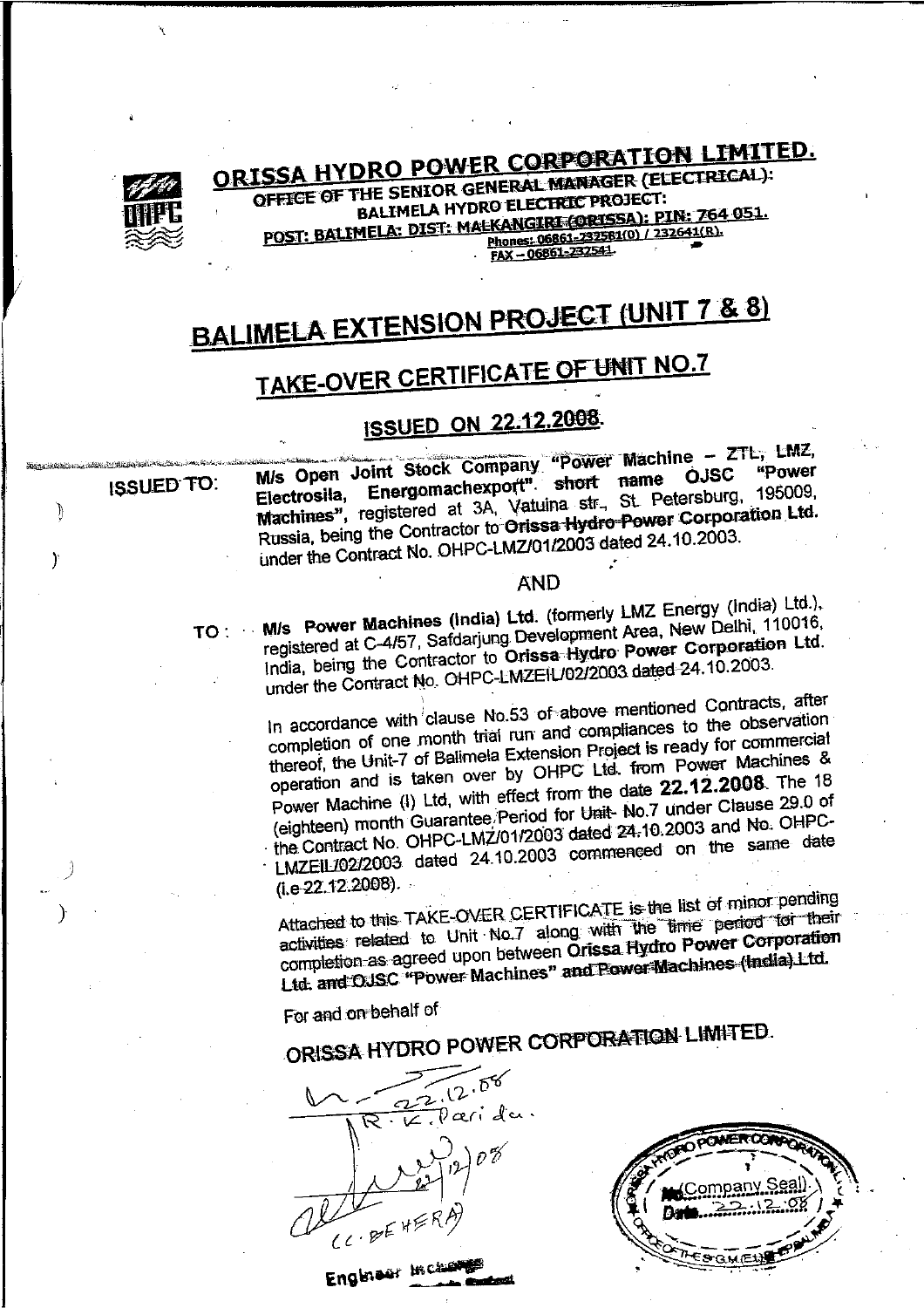

## ADITYA ALUMINIUM

(A Division of Hindelco Industries Ltd.)

J-6, Jaydev Vihar Bhubaneswar - 751 013, Orissa, India E-mail: adityaaluminium@yahoo.co.uk

> 2360406, 2360408 Fax: 0674-2360398

12th December 2008

### TO WHOMSOEVER IT MAY CONCERN

M/s EMPOWERTRANS (P) LTD, Bhubaneswar, has executed and successfully completed for us, through M/s AREVA T&D Ltd, the 2 Nos 220 KV Bay extension works at Budhipadar Sub-station at Jharsuguda, where their scope included, besides erection testing commissioning, the Design, Engineering, Supply and construction of the entire civil works.

During the course of the execution of this project, the firm had also assisted us extensively in our dealings with OPTCL and other statutory agencies, and helped us in getting through difficult situations, although these functions were not covered in their scope.

Based on the extremely satisfactory performance and services provided by the firm, it was decided jointly by us and the other beneficiaries, (M/s NALCO and Utkal Aluminium Ltd), to place on them, directly, the complete turn-key order (Order Nos. 8153 & 8154 both dt 06/12/08, valued totally at Rs. 36,54,32,010) for the 220/33 KV, 9 bay Laxmipur Sub-station package, which includes the complete Design, Supply, Erection Testing, Commissioning with Civil works, besides help in land acquisition, and obtaining all approvals and permissions from CEA/OPTCL and other agencies.

This certificate is being issued to the firm on its own request, for the purpose of establishing its credentials with other customers, and without any prejudice to the terms of the contract.

For and on behalf of Aditya Aluminium (A Division of Hindalco Industries Limited)

IS.

Chief Operating Officer